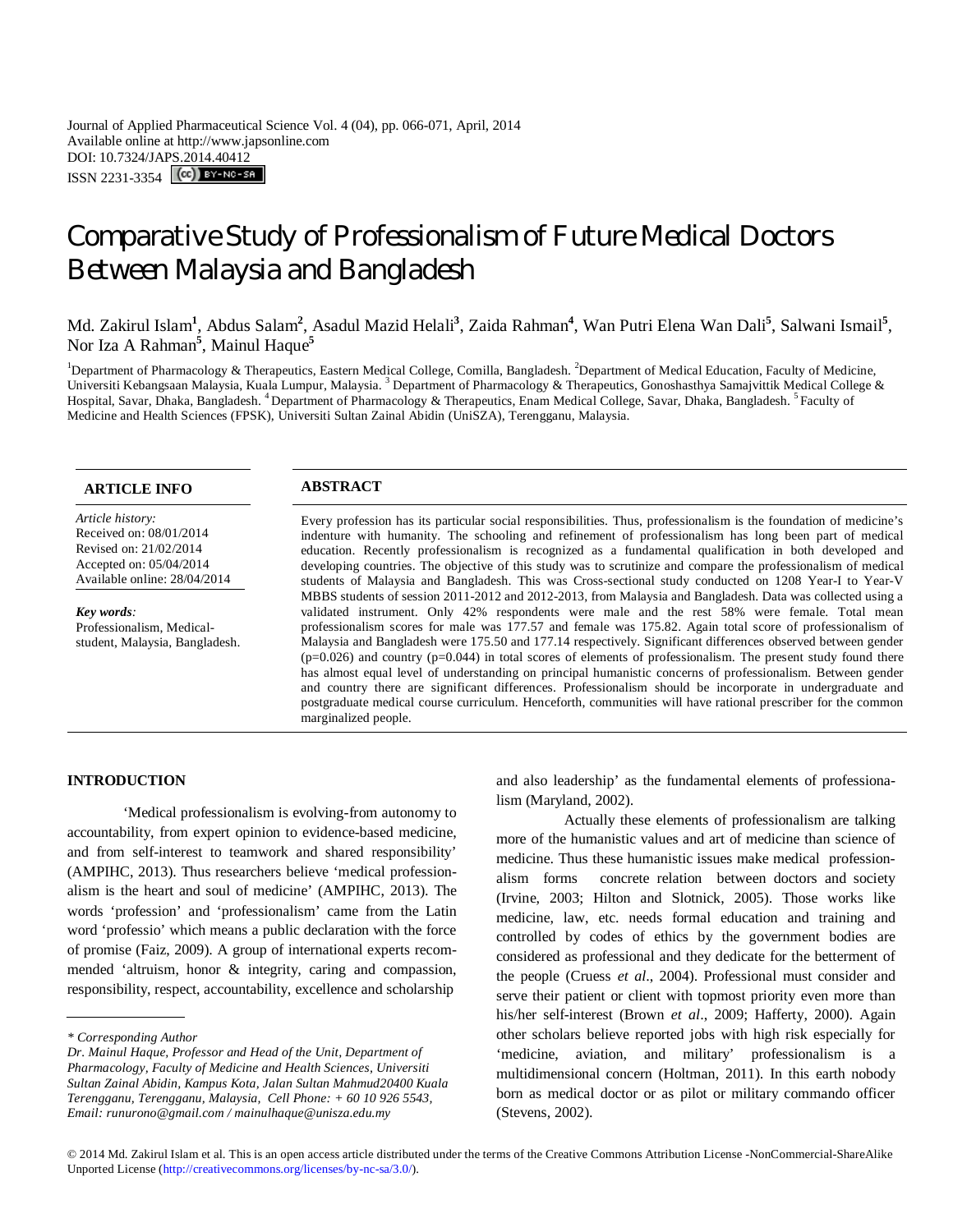Henceforth proper training is absolutely necessary to attain these skills and to stop and reduce the number of errors (Holtman, 2011). A number of published reports describes that it is compulsory to conserve and protect professionalism in medicine (Woolf, 2009; ACGME; Swing, 2007). Thus relation with medical doctor and community not only will improve but it will achieve to an extraordinary dimension. Therefore medical educationist suggested professionalism should be extensively taught as part of curriculum in medical school (Irvine, 2003; Hilton and Slotnick, 2005). Therefore teachers of medical school will be more responsible and act more properly as a part of their job for the better development of professionalism of medical students (Passi *et al*., 2010). Incorporating professionalism in the curriculum will make new opportunity for medical school to improve the humanistic quality among young, energetic medical students still not exposed to aggressive industrial promotional activity (Francis, 2004). Medical educationist believes, for better development of professionalism among future medical doctors, medical teachers need to collaborate more within and also with other department (Passi *et al*., 2010). Researchers believe "Professional education is above all a shaping of the person" (Sullivan, 2005). The last few decades, the relation between doctors and patient has been changed dramatically because of basic changes in health and medical care. This is due to addition of new concepts "cost management by insurers" in traditional age-old holistic health care system that is much eroded. Therefore, doctors are losing their liberty and independence as because they are governed by insurance company. Finally, due to these detected policies from insurance company, present day doctors do not feel or own any 'personal responsibility' and 'promotes deprofessionalism' (Bhugra and Gupta, 2010). Thus new doctrine of economic order of corporate transformation of health care has battered 'public trust in medicine' and 'traditional values and behaviour' (Woolf, 2009; WPRCP, 2005; Chiu *et al*., 2010); causing extensive injury to medical professionalism (Sullivan, 1999; Swick *et al*., 1999). These reforms in health care especially in modern world and slowly developing countries generate a requirement for curricular modification to promote professionalism among medical students (Arnold and Stern, 2006; Sullivan, 2000; Cruess and Cruess, 2000). Common people think and expect that a good doctor means not only his/her academic qualifications and experiences but high quality of behavioural sense; effective communication skills; must understand socio-cultural diversities, values and prejudices. These qualities will make a doctor to provide effective medical and health care (Salam and Rabeya, 2009; Litzelman and Cottingham 2007). At many occasion poor communication skills ended with much unhappiness and poor compliance of patients and relatives (Salam *et al*., 2008). Communication and behavioral skill is sometime more important than clinical competencies of doctor, as they are not able judge academic and professional aspect. Attitudes and behaviors of medical doctors are not up to the mark, especially practicing faculties, which raises concern of medical educators (Swick *et al*., 1999). Throughout the world there has been corporate transformation of education including medical education; resulting in enormous growth of private medical school. It is reported that these medical educational industry consider their students as customers. Consequently, medical-students are hardly ever conscious about humanistic issues of professionalism (Project Professionalism, 1995). These troubles although present in public medical school. Corporate transformation has lead to different scenario in class room and in real-life thus medical students acquire inconsistent messages (Inui, 2003; Hafferty and Franks, 1994; Reynolds, 1994). This is more dangerous if students notice their faculty members practicing different in classroom and actual practice. Therefore, poor role modeling causes less dedicated future medical doctors as students follow their teachers (Hilton and Slotnick, 2005; Hafferty and Franks, 1994; Christian *et al*., 2008; Feudtner *et al*., 1994). Therefore medical educators are in agreement to promote and expand professionalism especially coring humanistic issues (Litzelman and Cottingham, 2007). The purpose of this study to ascertain and compare the conceptual understanding of professionalism with emphasis on its core issues among the medical students of Bangladesh and Malaysia so that professional development programme can be initiated. Thus medical students will be competent enough to cope with all reallife situations when they are graduated as doctor and started working in the community.

# **MATERIALS AND METHODS**

This was a cross-sectional study conducted on medical students of Malaysia [Universiti Kebangsaan Malaysia (UKM) Medical Centre, Universiti Sultan Zainal Abidin (UniSZA)] and Bangladesh [Eastern Medical College (EaMC), Central Medical College (CMC), AK-Modern Medical College (AKMMC), Gonoshashthaya Samajvittik Medical College (GSSVMC) and Enam Medical Colleges (EnMC)]. The study population was all of Year-I to Year-V medical students of academic session 2011-2012 and 2012-2013. Stratified random and convenient sampling technique was used to select the sample. The period of study was from June 2010 until January 2013. An instrument on professionalism was developed through extensive review of literature and validated (Salam *et al*., 2012), which contained nine core professionalism attributes such as honesty, accountability, confidentiality, respectfulness, responsibility, compassion, communication, maturity and self-directed learning. There were a range of statements under each professionalism issues which was assessed using a 5-point Likert scale giving a maximum score of 220. Mean of all nine attributes' scores represented the professionalism of respondents as a whole. The instrument also contained four open-ended questions exploring about respondents' opinion on what professionalism meant to them, how professionalism should be taught, how they learnt professionalism and how professionalism should be assessed. The data was then compiled and analyzed using SPSS version-16. This study was approved by research and ethics committee of UKM Medical Centre.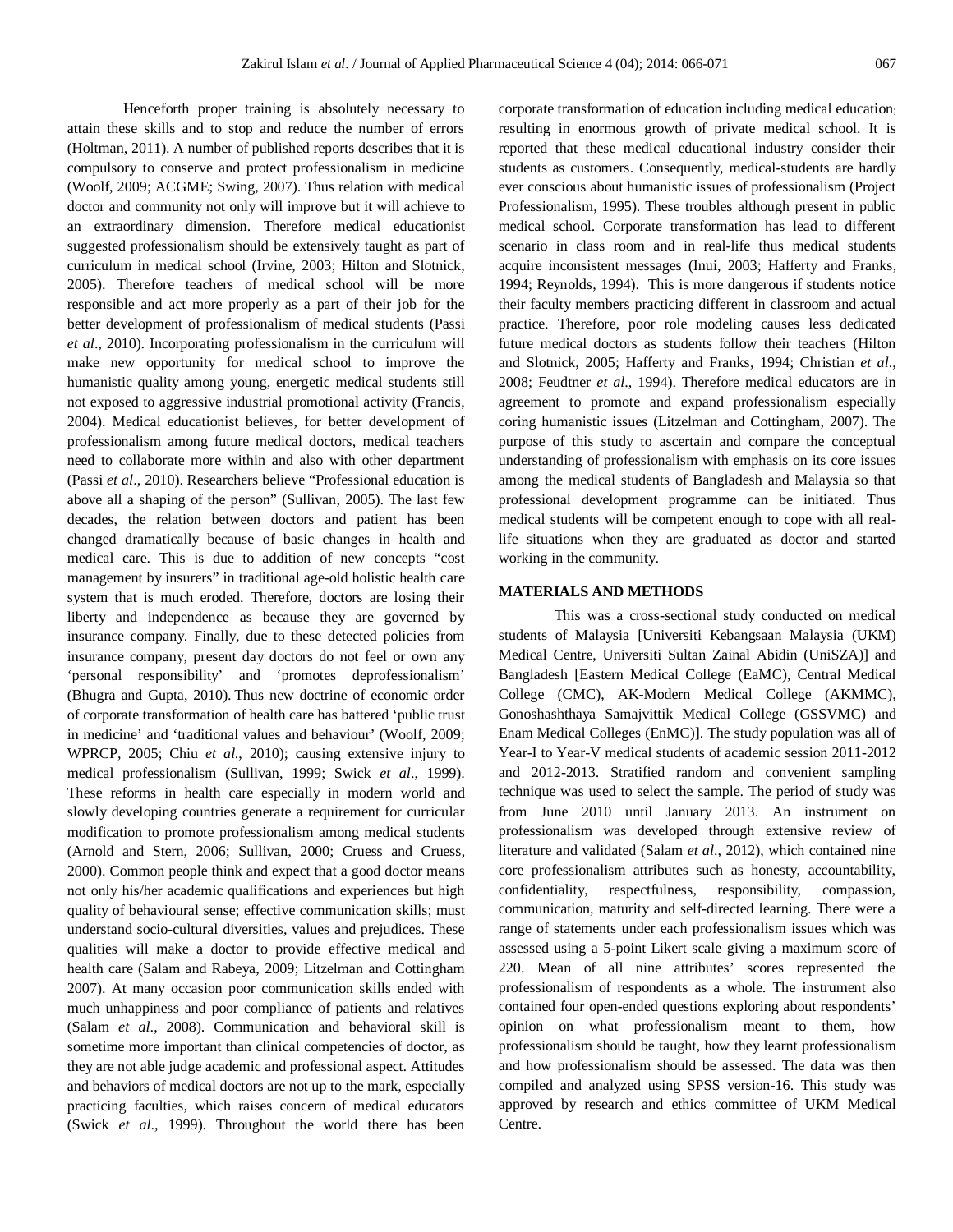### **RESULTS**

Total study population was 1208. Among them 431 (36%) was from Malaysia and rest 777 (64%) from Bangladesh. Among Malaysian students 34% was male and rest 6% was female. Bangladeshi medical male students were 37% and female were 53%. Males were 509 (42%) and females were 699 (58%). Among Malaysian 431 respondents, UKM contributed the major share 323 (75%) and UniSZA have 108 (25%). Bangladeshi 777 respondents were from 5 medical schools. Schools were EnMC, GSSVMC, EaMC, AKMMC and CMC; and numbers of students participated in this study were 245 (32%), 200 (26%), 133 (17%), 106 (13%) and 93 (12%) respectively. Total participants of the study were from Year-I, Year-II, Year-III, Year-IV and Year-V and number of students according to the year was 109 (9%), 113 (9%), 369 (32%), 441 (36%) and 146 (14%) respectively. Mean (SD) professionalism score of Malaysian respondents was 175.50 (13.70) and Bangladeshi was 177.14 (13.35). Bangladeshi students score was significantly (Table 1) higher (p=0.044) than Malaysian medical students. Mean (SD) professionalism score of male respondents was 177.57 (13.93) and female was 175.82 (13.13). Thus male were significantly (Table 2) higher than female respondents ( $p=0.026$ ). There was no significant ( $p=0.176$ ) difference between Malaysian institute UKM versus UniSZA (Table 3).

But significant (p=0.004) differences were observed among Bangladeshi medical schools EnMC versus EaMC (Table 4). There were significant difference observed UniSZA versus EnMC (p=0.043) and EaMC versus EnMC when compared between all schools of Malaysia and Bangladesh (Table 5). Study result with open-ended question on what professionalism is meant to the study sample, how it should be taught, how they learnt and how professionalism should be assessed are shown for Malaysian (Table 6) and Bangladeshi (Table 7) students. Sixty four percentage of Malaysian medical students expressed professionalism as positive attitude and behavior towards job. Again 37% students opined that professionalism should be taught through experience. Similarly 39% Malaysian medical pupils respectively felt professionalism is learnt by experience. Almost equal figure (35%) students' impression was that professionalism should be assessed formally (Table 6). About 59% of Bangladeshi medical students did not responded at all to open ended questions. Only 27% Bangladeshi medical students thought professionalism as positive attitude and behavior towards job. It should be taught through experience (16%) and role model (17%). Similarly Bangladeshi medical students' opted professionalism was learnt through experience (12%), formal education (11%) and role model (10%). Finally, 27% thought that professionalism should be assessed through formal examination (Table 7).

**Table 1:** Differences of professionalism domains based on country (n=1208).

|                        |                                | Country, mean (SD)               |                |                     | $p$ -value* |
|------------------------|--------------------------------|----------------------------------|----------------|---------------------|-------------|
| <b>Domains</b>         | <b>Malaysia</b><br>$(n = 431)$ | <b>Bangladesh</b><br>$(n = 777)$ | 95% CI         | $t$ -statistic (df) |             |
| Honesty                | 24.28 (2.71)                   | 24.40(2.61)                      | $-0.43, 0.19$  | $-0.76(1206)$       | 0.449       |
| Accountability         | 19.55 (2.97)                   | 19.72 (3.00)                     | $-0.52, 0.18$  | $-0.95(1206)$       | 0.345       |
| Confidentiality        | 16.45(2.45)                    | 16.66(2.47)                      | $-0.51, 0.08$  | $-1.45(1206)$       | 0.146       |
| Respectful             | 24.61 (2.83)                   | 24.83 (2.80)                     | $-0.55, 0.11$  | $-1.32(1206)$       | 0.187       |
| Responsibility         | 23.31 (3.34)                   | 23.63 (3.37)                     | $-0.71, 0.08$  | $-1.55(1206)$       | 0.122       |
| Compassion             | 16.52(1.84)                    | 16.66(1.87)                      | $-0.37, 0.07$  | $-1.33(1206)$       | 0.182       |
| Communication          | 18.80 (2.89)                   | 18.93 (2.85)                     | $-0.48, 0.20$  | $-0.80(1206)$       | 0.425       |
| Maturity               | 23.49(3.10)                    | 23.69(3.14)                      | $-0.57, 0.17$  | $-1.08(1206)$       | 0.281       |
| Self-directed learning | 8.51 (1.28)                    | 8.61(1.24)                       | $-0.25, 0.04$  | $-1.39(1206)$       | 0.166       |
| Total scores           | 175.50 (13.70)                 | 177.14 (13.35)                   | $-3.22, -0.04$ | $-2.02(1206)$       | 0.044       |

\*Independent t-test

|  | <b>Table 2:</b> Differences of professionalism domains based on gender $(n=1208)$ . |
|--|-------------------------------------------------------------------------------------|
|  |                                                                                     |

|                        |                | Gender, mean (SD) |               | $t$ -statistic (df) | $p$ -value* |
|------------------------|----------------|-------------------|---------------|---------------------|-------------|
| <b>Domains</b>         | <b>Male</b>    | Female            | 95% CI        |                     |             |
|                        | $(n = 509)$    | $(n = 699)$       |               |                     |             |
| Honesty                | 24.55(2.61)    | 24.21 (2.66)      | 0.04, 0.64    | 2.19(1206)          | 0.029       |
| Accountability         | 19.80 (2.94)   | 19.56 (3.03)      | $-0.11, 0.58$ | 1.35 (1206)         | 0.177       |
| Confidentiality        | 16.60(2.47)    | 16.57(2.45)       | $-0.26, 0.31$ | 0.16(1206)          | 0.870       |
| Respectful             | 24.73 (2.68)   | 24.77 (2.90)      | $-0.35, 0.29$ | $-0.20(1206)$       | 0.845       |
| Responsibility         | 23.65(3.53)    | 23.41 (3.23)      | $-0.15, 0.62$ | 1.20 (1206)         | 0.229       |
| Compassion             | 16.67 (1.80)   | 16.57(1.90)       | $-0.11, 0.32$ | 0.97(1206)          | 0.331       |
| Communication          | 19.06 (2.92)   | 18.76 (2.82)      | $-0.02, 0.63$ | 1.83 (1206)         | 0.067       |
| Maturity               | 23.85(3.17)    | 23.45 (3.09)      | 0.04, 0.75    | 2.18 (1206)         | 0.030       |
| Self-directed learning | 8.66(1.24)     | 8.52(1.26)        | 0.00, 0.29    | 1.96 (1206)         | 0.050       |
| Total scores           | 177.57 (13.93) | 175.82 (13.13)    | 0.21, 3.29    | 2.23(1206)          | 0.026       |

\*Independent t-test

#### **Table 3:** Differences of total scores between UKM and UNISZA (n=431)

|                |                | Country, mean (SD) |               |                     |                  |
|----------------|----------------|--------------------|---------------|---------------------|------------------|
| <b>Domains</b> | $UKM (n=323)$  | UNISZA $(n=108)$   | 95% CI        | $t$ -statistic (df) | <i>p</i> -value* |
| Total scores   | 175.92 (14.90) | 174.27(9.21)       | $-0.74, 4.04$ | 1.36 (299.73)       | 0.176            |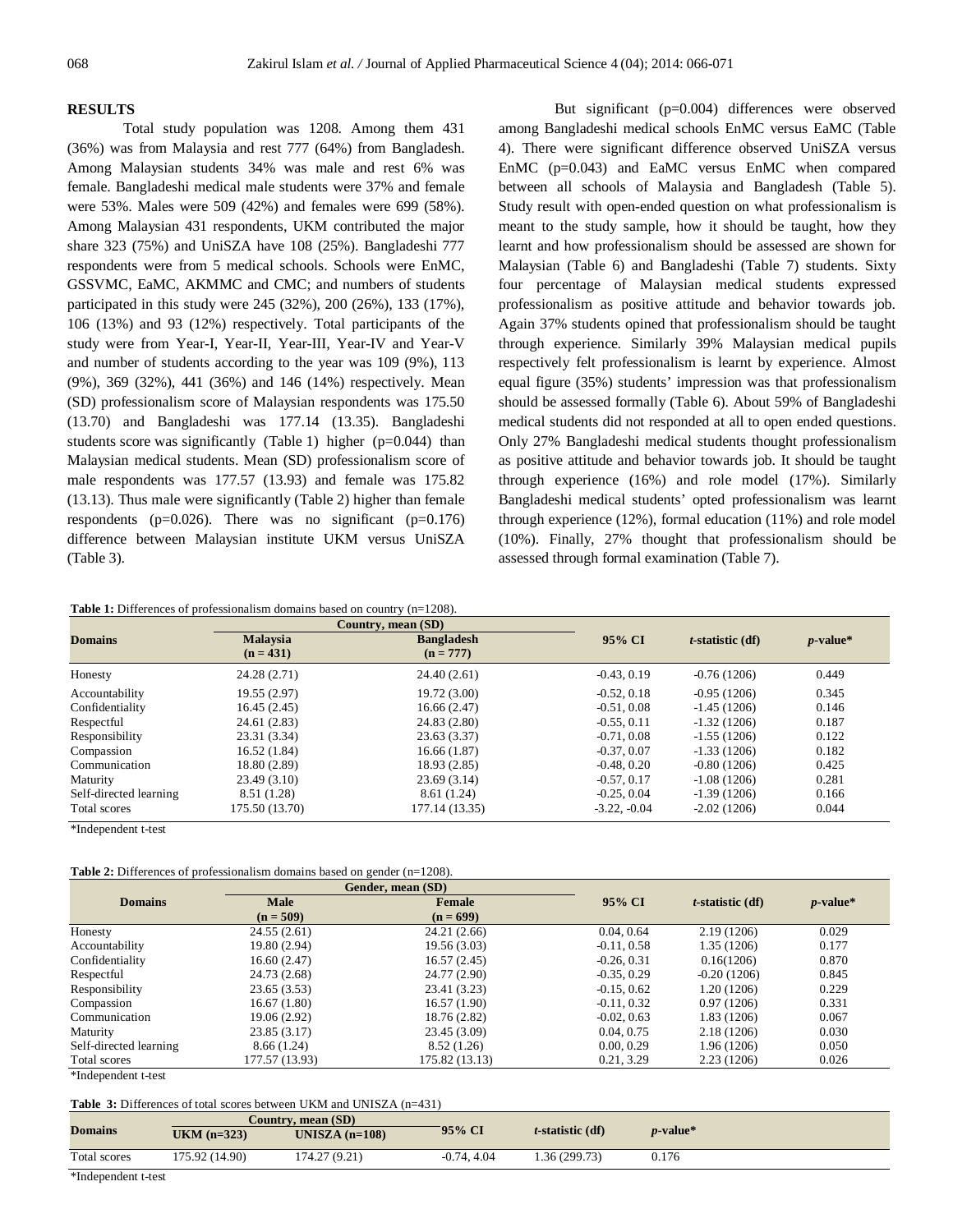| <b>THEIR T</b> . DIRECTIVES OF ROLL SCOPES DELWICH EXERCIT EXERCIT CODE FRIC, CITE, THERMINE (H=111). |                   |                   |           |                       |                         |  |  |  |
|-------------------------------------------------------------------------------------------------------|-------------------|-------------------|-----------|-----------------------|-------------------------|--|--|--|
| <b>Domains</b>                                                                                        | <b>University</b> | <b>Mean Value</b> | <b>SD</b> | $F$ statistics $(df)$ | <b>p</b> value          |  |  |  |
|                                                                                                       | EaMC              | 173.98            | 9.98      |                       |                         |  |  |  |
|                                                                                                       | EnMC              | 179.06            | 16.11     |                       |                         |  |  |  |
| Total scores                                                                                          | <b>GSSVMC</b>     | 177.14            | 15.16     | 3.21(4, 776)          | $0.004$ (EaMC vs. EnMC) |  |  |  |
|                                                                                                       | CMC               | 177.26            | 10.37     |                       |                         |  |  |  |
|                                                                                                       | AKMMC             | 176.55            | 6.30      |                       |                         |  |  |  |

**Table 4:** Differences of total scores between EaMC, EnMC, GSSVMC, CMC, AKMMC (n=777).

\*One-way ANOVA

#### **Table 5:** Differences of total scores between UKM, UNISZA, EaMC, EnMC, GSSVMC, CMC, AKMMC (n=1208).

| <b>Domains</b> | <b>Institute</b> | <b>Mean Value</b> | <b>SD</b> | $F$ statistics $(df)$ | p value                   |
|----------------|------------------|-------------------|-----------|-----------------------|---------------------------|
| Total scores   | <b>UKM</b>       | 175.92            | 14.90     |                       |                           |
|                | <b>UNISZA</b>    | 174.27            | 9.21      |                       |                           |
|                | EaMC             | 173.98            | 9.98      |                       |                           |
|                | EnMC             | 179.06            | 16.11     | 2.98(6, 1207)         | $0.043$ (UniSZA vs. EnMC) |
|                | <b>GSSVMC</b>    | 177.14            | 15.12     |                       | $0.010$ (EaMC vs. EnMC)   |
|                | <b>CMC</b>       | 177.26            | 10.37     |                       |                           |
|                | AKMMC            | 176.55            | 6.30      |                       |                           |

\*One way ANOVA.

**Table 6:** Respondents' opinion through open ended questions at UKM & UniSZA in Malaysia.

| What do you mean<br>by professionalism?                                                                           |                  |            | <b>How professionalism</b><br>should be taught? |            | How do you learn<br>professionalism? |                                 | <b>How professionalism</b><br>should be assessed? |  |
|-------------------------------------------------------------------------------------------------------------------|------------------|------------|-------------------------------------------------|------------|--------------------------------------|---------------------------------|---------------------------------------------------|--|
| Opinion                                                                                                           | $\mathbf{n}(\%)$ | Opinion    | $\mathbf{n}(\%)$                                | Opinion    | $\mathbf{n}(\%)$                     | Opinion                         | $\mathbf{n}(\%)$                                  |  |
| Positive approach<br>to profession                                                                                | 272(64)          | Experience | 158 (37)                                        | Experience | 166 (39)                             | FEx                             | 152 (35)                                          |  |
| Skillful                                                                                                          | 28(6)            | Role-model | 99 (23)                                         | Role-model | 101(23)                              | Feedback and<br>Self-reflection | 85 (20)                                           |  |
|                                                                                                                   |                  | FEd        | 92(21)                                          | FEd        | 76 (18)                              |                                 |                                                   |  |
| Others                                                                                                            | 84 (19)          | Others     | 44 (10)                                         | Others     | 54 (13)                              | Others                          | 133 (31)                                          |  |
| NR.                                                                                                               | 47(11)           | NR.        | 38(9)                                           | NR.        | 34(7)                                | NR.                             | 61 (14)                                           |  |
| Total                                                                                                             | 431 (100)        | Total      | 431 (100)                                       | Total      | 431 (100)                            | Total                           | 431 (100)                                         |  |
| $\mathbf{N}$ ot Desponded – $\mathbf{NP}$ Eormal Education – EE $\mathbf{A}$ Eormal Examination – EE $\mathbf{v}$ |                  |            |                                                 |            |                                      |                                 |                                                   |  |

Not Responded = NR, Formal Education = FEd, Formal Examination = FEx

**Table 7:** Respondents' opinion through open ended questions at EMC, CMC, AKMMC, GSSVMC & EnMC (n=777) in Bangladesh

| What do you mean<br>by professionalism? |                  |            | <b>How professionalism</b><br>should be taught? |            | How do you learn<br>professionalism? |                                 | <b>How professionalism</b><br>should be assessed? |  |
|-----------------------------------------|------------------|------------|-------------------------------------------------|------------|--------------------------------------|---------------------------------|---------------------------------------------------|--|
| Opinion                                 | $\mathbf{n}(\%)$ | Opinion    | $\mathbf{n}(\%)$                                | Opinion    | $\mathbf{n}(\%)$                     | <b>Opinion</b>                  | $\mathbf{n}(\%)$                                  |  |
| Positive approach<br>to profession      | 211(27)          | Role model | 133 (17)                                        | Experience | 90(12)                               | FEx                             | 206(27)                                           |  |
|                                         |                  | Experience | 121(16)                                         | FEd        | 82(11)                               | Feedback and<br>Self-reflection | 61(8)                                             |  |
|                                         |                  | FEd        | 73(9)                                           | Role model | 79 (10)                              |                                 |                                                   |  |
| Others                                  | 99 (13)          | Others     | 36(5)                                           | Others     | 50(6)                                | Others                          | 38(5)                                             |  |
| NR.                                     | 467(60)          | NR         | 414 (53)                                        | NR.        | 476(61)                              | NR.                             | 472 (60)                                          |  |
| Total                                   | 777 (100)        | Total      | 777 (100)                                       | Total      | 777 (100)                            | Total                           | 777 (100)                                         |  |

Not Responded = NR, Formal Education = FEd, Formal Examination = FEx.

# **DISCUSSION AND CONCLUSIONS**

It is actually commitment which changes in any profession and makes a professional successful. Doctors commitment to patient makes differences in practicing medicine on the basis of science, evidence based medicine (EBM) and rationality (Bryan *et al*., 2005; Patenaude *et al*., 2003; ABIM, 2002; Frader *et al*., 1989). Actually yet with all scientific development many diseases have no answer to their patient. Thus it is empathetic behaviour of physician gives 'comfort' to the patient beside doctors' high standard academic qualifications and clinical trainings. Therefore medical-doctors' primary responsibility is to ensure 'comfort' to their patient; relives

regularly; and if possible 'cure' occasionally (Salam *et al*., 2008; Lloyd and Bor, 1996). Both the countries have higher number of female students. This is may be global trend. Bangladeshi (177.14) students' total mean score (Table 1) was significantly  $(p=0.044)$ higher than Malaysian medical students (175.50). Our study agrees with research conducted in east coast of USA reported core values of professionalism may vary widely with gender, studyyear and socio-cultural background (Nath *et al*., 2008). Similar results observed (Table 2) irrespective of country as male (177.57) students significantly (p=0.026) higher than females (175.82). Although two Malaysian universities (UKM=175.92; UniSZA=174.27) situated more than four hundred kilometers away but there was no significant  $(p=0.176)$  differences between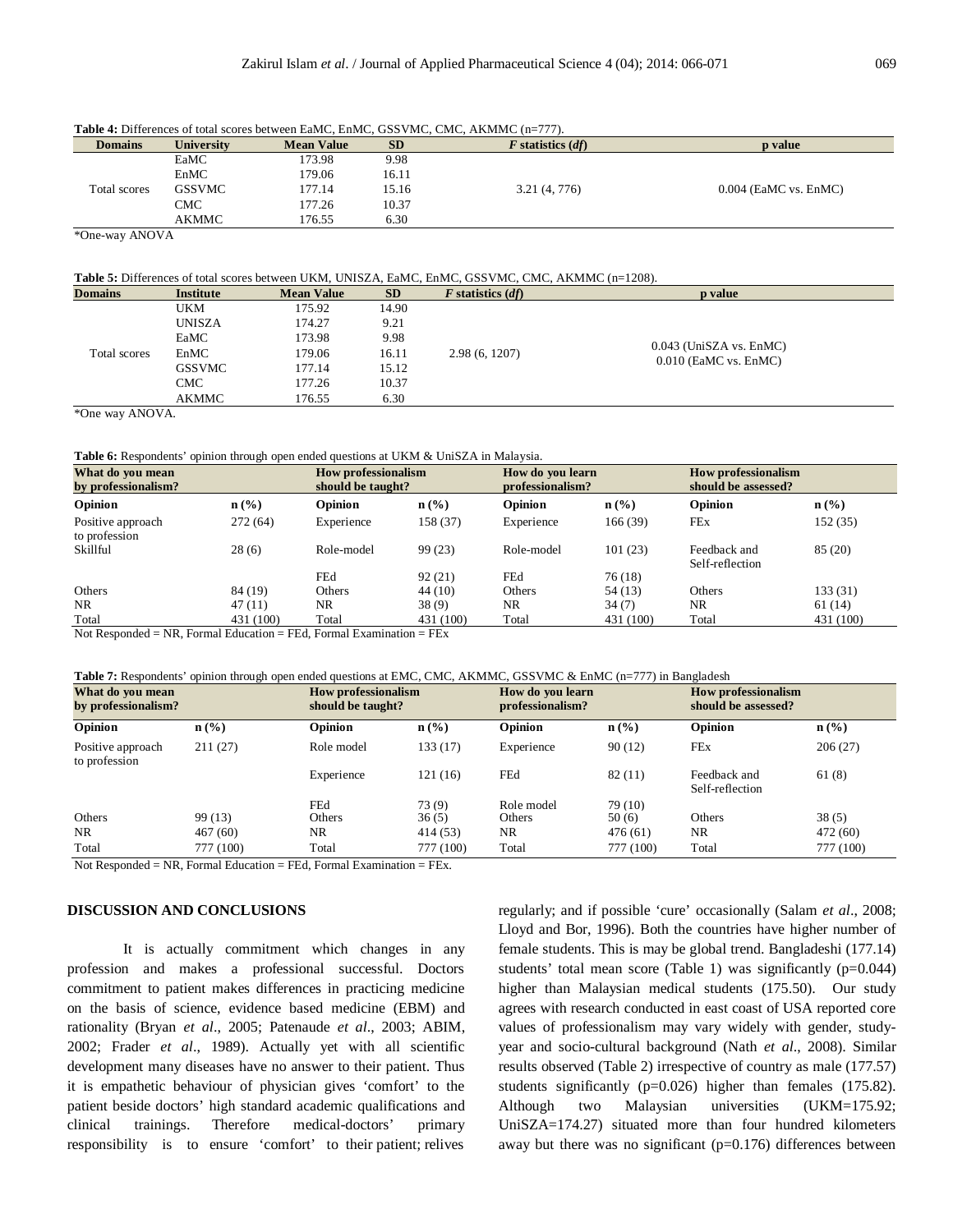total score (Table 3). This finding is in contrary to study done in USA (Nath *et al*., 2008). Among five Bangladeshi medical schools (Table 4) only significant (p=0.004) difference observed between EnMC (179.06) versus EaMC (173.98). There was significant differences observed between UniSZA versus EnMC (p=0.043) and EaMC versus EnMC (p=0.01) when compared among all 7 (Table 5) medical schools. Although there are plenty report published that environment has enormous influence for the development of professionalism especially in medical schools (Sullivan, 2005; Sullivan, 1999; Inui, 2003; Hafferty and Franks, ,1994; Cruess *et al.,* 2008; Freidson, 2001; Cohen, 2006; Fox, 2003; Hafferty, 1998). Our study not always coincides with mention research. This may be due to unique uptake system and unique state controlled curriculum of Bangladesh. Again there were no differences between UKM and UniSZA may be due to similar cultural and socioeconomic background.

Among Malaysian medical students 64% thought positive attitude and behaviour towards job is professionalism. But this figure is much lower (27%) in Bangladesh. Medical teachers must put emphasis here as good number students do not have clear understanding about professionalism. Researchers advised that faculty member must develop consensus among them to enhance professionalism to their students (Brown *et al*., 2009). Malaysian (23%) and Bangladeshi (13%) students thought that very low influence of role model to taught and learned. In contrary, earlier multiple researches recommended that professionalism is best learned by copying role model (Brown *et al*., 2009; Reynolds, 1994; Cruess *et* al., 2008; Salam *et al.*, 2010; Goldie *et al*., 2007; Côté and Leclère, 2000). Only 35% Malaysian and 27% Bangladeshi medical students felt that professionalism should be assessed formally (Table 6 and 7). This is a cross sectional study, thus it has its own limitations and just provides at a fixed point in time and relevant information is obtained about Malaysian and Bangladeshi medical students' view about professionalism. It is essential for medical faculty members to highlight the core issues of professionalism aiming to ensure effective health care system for the welfare of the society. Research on holistic aspects of medical professionalism among medical students of Malaysia and Bangladesh is reasonably important to ensure community oriented doctor. Therefore, they will be more holistic doctor for their country and also for the rest of the world. Thus, well-designed sponsored prospective study is suggested in this regard.

## **ACKNOWLEDGEMENTS**

Authors are much grateful to those medical students as they took part in this scientific endeavor. UKM part of the study was funded by UKM research grant FF-020-2011. Rest of the study obtained no financial support. Authors do not have any conflict of interest.

#### **REFERENCES**

ABIM Foundation. American Board of Internal Medicine; ACP-ASIM Foundation. American College of Physicians-American Society of Internal Medicine; European Federation of Internal Medicine. Medical professionalism in the new millennium: a physician charter. Ann Intern Med, 2002; 136(3): 243-246. PMID: 11827500 (Accessed on 05/06/2013)

ACGME. ACGME outcome project. Available from: http://www.acgme.org/Outcome/ (Accessed on 31/03/2013)

Advancing Medical Professionalism to Improve Health Care (AMPIHC) 2013. Available from: http://www.abimfoundation.org /Professionalism/Medical-Professionalism.aspx (Accessed on 29/09/2013)

Arnold L, Stern DT. 2006. What is Medical Professionalism? In; Sten DT (eds). Measuring Medical Professionalism. New York 10016, USA: Oxford University Press. pp. 15-38.

Bhugra D, Gupta S. Medical professionalism in psychiatry. Adv Psychiat Treat, 2010; 16(1): 10-13. Available from: http://dx.doi.org/ 10.1192 /apt.bp.108.005892 (Accessed on 05/06/2013)

Brown D, Ferrill MJ, Lloyd L. The taxonomy of professionalism: reframing the academic pursuit of professional development. Am J Pharm Educ, 2009; 73(4): Article 68. Available from: http://dx.doi.org/10.5688/aj730468 (Accessed on 05/06/2013)

Bryan RE, Krych AJ, Carmichael SW, Viggiano TR, Pawlina W. Assessing professionalism in early medical education: Experience with peer evaluation and self-evaluation in the gross anatomy course. Ann Acad Med Singapore, 2005; 34(8): 486-491. PMID: 16205826.

Chiu CH, Lu HY, Arrigo LG, Wei CJ, Tsai D. A Professionalism Survey of Medical Students in Taiwan. J Exp Clin Med, 2010; 2(1): 35-42. Available from: http://dx.doi.org/10.1016/S1878- 3317(10) 60006-X (Accessed on 05/06/2013)

Christian F, Pitt DF, Bond J, Davison P, Gomes A. Professionalism-connecting the past and the present and a blueprint for the Canadian Association of General Surgeons. Can J Surg, 2008; 51(2): 88- 91. PMCID: PMC2386326 (Accessed on 05/06/2013)

Cohen JJ. Professionalism in medical education, an American perspective: from evidence to accountability. Med Educ, 2006; 40(7): 607- 617. Available from: http://dx.doi.org/10.1111/j.1365-2929.2006.02512.x (Accessed on 05/06/2013)

Côté L, Leclère H. How clinical teachers perceive the doctorpatient relationship and themselves as role models. Acad Med, 2000; 75(11): 1117-1124. Available from: http://dx.doi.org/10.1097/00001888- 200011000-00020 (Accessed on 05/06/2013)

Cruess RL, Cruess SR, Steinert Y. Teaching Medical Professionalism. Print Publication Press; 2008.

Cruess SR, Cruess RL. Professionalism: a contract between medicine and society. CMAJ, 2000; 162(5): 668–669.

Cruess SR, Johnston S, Cruess RL. "Profession": a working definition for medical educators. Teach Learn Med, 2004; 16(1): 74-76. Available from: http://dx.doi.org/10.1207/s15328015tlm1601\_15 (Accessed on 01/03/2013)

Faiz MA. Medical Professionalism. J Medicine, 2009, 10(1), 1- 2. Available from: http://dx.doi.org/10.3329/jom.v10i1.1993 (Accessed on 29/09/2013)

Feudtner C, Christakis DA, Christakis NA. Do clinical clerks suffer ethical erosion? Students' perceptions of their ethical environment and personal development. Acad Med, 1994; 69(8): 670-679. Available from: http://dx.doi.org/10.1097/00001888-199408000-00017 (Accessed on 05/06/2013)

Fox RC. 2003. Medical uncertainty revisited. In; Bird CE, Conrad P, Fremont AM (eds). Handbooks of medical sociology, 5th ed. Upper Saddle River, NJ: Prentice Hall. pp. 309-425.

Frader J, Arnold R, Coulehan J, Pinkus RL, Meisel A, Schaffner K. Evolution of clinical ethics teaching at the university of Pittsburgh. Acad Med, 1989; 64(12): 747-750. Available from: http://dx.doi.org/ 10.1097/00001888-198912000-00012 (Accessed on 05/06/2013)

Francis CK. Professionalism and the medical student. Ann Intern Med 2004; 141(9): 735-736. Available from: http://dx.doi.org/ 10.7326/0003-4819-141-9-200411020-00020 (Accessed on 05/06/2013)

Freidson E. 2001. Professionalism: the third logic. Chicago, IL: University of Chicago Press.

Goldie J, Dowie A, Cotton P, Morrison J. Teaching professionalism in the early years of medical curriculum: a qualitative study. Med Educ, 2007; 41(6): 610-617. Available from: